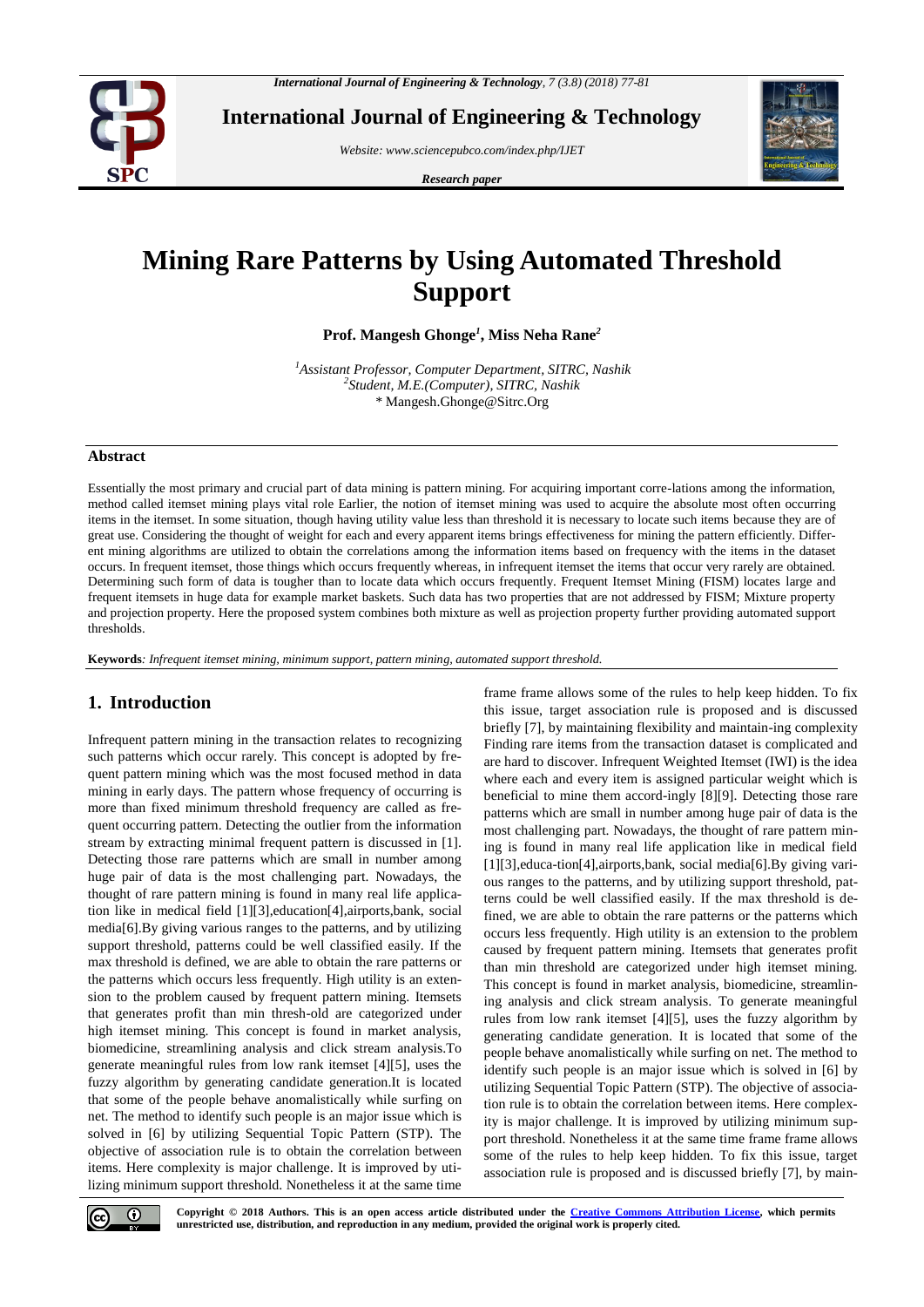taining flexibility and maintaining complexity Finding rare items from the transaction dataset is complicated and are hard to discover. Infrequent Weighted Itemset (IWI) is the idea where each and every item is assigned particular weight which is beneficial to mine them accordingly [8][9].



**Fig. 1:** An assumed market basket (solid black circle) consist of items from two logical itemsets (red dotted circles), describing latent customer intentions.

# **2. Literature Survey**

The outlier detection is among the important part in Data mining. Outlier may be detected by many methods which com-putes the exact distance of point in full dimension space. But because of high computation cost and curse of dimensionality the concept of proximity isn't quantitatively meaningful. [1] Discuss the outlier detection by extraction of minimal infre-quent pattern. The patterns which are obtained after mining are use whilst the descriptive of the outliers. New measures such as for example Transaction Weighting Factor (TWF), Minimal Infrequent Pattern Deviation Factor (MIPFD) and Minimum Infrequent Pattern centered on outlier Factor (MIFPDF) are employed for finding outliers. Centered on all these factors, minimum infrequent centered on outlier detection is proposed. With assistance from proposed algorithm, windowing tech-nique, proposed algorithm is found in Health care center to detect whether anyone is having healthy and or not healthy by utilizing biosensor nodes.To symbolize various classes of interesting patterns and then provide them to specific cases of rare and non present patterns, a structure of Apriori for Rare And Non present Itemset Mining (ARANIM) is proposed[2].

Result approach is apriori like and it uses the technique of traversing in bottom up incase if itemset represents set support in classical apriori approach. The resulting approach contains antimonotone property and level wise exploration of itemset space. For this function each level which contains set of pattern is assigned by particular rank value. The pattern within particular level is use to generate pattern if next level by counting support each time and this continues until no new pattern is found. Pruning centered on anti-monotype is to optimize the moves from one level to another. Concept of utility itemset hails from frequent itemset mining.[3] proposes an algorithm using top-k algorithm for mining closed high utility itemset. The proposed algorithm computes in less time and is highly space efficient. It combines the merits of both top-k and closed high utility itemset. CHUD algorithm is mined by utilizing high utility itemset. CHUD is executed in two phases. One of the most crucial and challenging application of rare pattern mining is Education field.

It's used to find out low rank fuzzy rare itemsets for gen-erating meaningful rules from itemsets. The proposed FARIM has three phases. First phase is useful for transformation of original data into new data. Second phase is employed to generate candidate itemsets level wise. And in final phase from low rank r-itemset, fuzzy association rules are generated. Based on fuzzy Recognition Primed Decision(RPD) model, new powerful measure exclusive casual leverage is proposed

[5]. The degree of association of Casual Association Rule (CAR) may be quantified by the measures. The proposed phenomenon is found in Medical field to detect the casual relation between three drugs namely enlapril, rosuvastatin, pravastin) and ICD-9 codes. After experimenting it's clear that the proposed algorithm may be successfully make renowned Adverse Drugs Reaction (ARDs) rank among all symptoms in database. There are numerous kinds of documents streams like research paper archives, chatting messages, web form discussion etc which are made and distributed on internet. Lots of people surfing net are of abnormal behavior with susceptive nature handling these documents. In order to find and characterize such people [6] have proposed Sequential Topic Pattern (STP) and have designed the problem of mining user aware rare sequential topic pattern (URSTPs) in document stream on internet. They've completed this process in 3 phases. I Data preprocessing for topic extraction and session identifi-cation.

II STP Candidate Discovery by pattern growth by using DP based and approximation algorithm.

III User Aware Rarity Analysis by using URSTP Miner al-gorithm. The proposed algorithm is verified by experimenting it on both real (twitter) and on synthetic database. Using the itemset tree data structure (TRAM-Rel sup), a novel targeted association mining approach is proposed in [7].

The proposed algorithm keeps the complexity(which was major dilemma of existing algorithm)is manageable by com-bining both targeted association mining query with rare rule mining Frequent association mining has complexity issue because it fails to locate all high confidence rule. Targeted rule fixes the complexity issue but is much less capable as rare rule mining. Hence proposed algorithm cover efficiency of targeted association rule and capabilities of rare rule mining. They've used Apriori algorithm alongside the synthesis of tree base approach. Lots of issue is observed while discovering rare and weighted itemsets. To overcome this problem, [8] find its solution by finding such measures that drives the Infre-quent Weighted Itemsets (IWI) mining process. Two algorithm that performs IWI and minimal IWI such as for example weighted Transaction Equivalence and Infrequent weighted Itemset Miner algorithm are proposed.The proposed algorithm results in FP Growth like algorithm that will be experimented on actual life context by domain expert resulting and validating its efficiency and effectiveness.

[10] As just like [8],[9] deals with the situation of discovering rare and weighted itemset. Here, the performance of IWI mining algorithm is improved by using FP Growth structure. The proposed algorithm reduces execution time hence improv-ing complexity issue by proposing tree based method which removes frequent occurring items by the method of pruning. Using multiple minimum support, many existing algorithms are useful for miming Frequent patterns. But many of them requires a lot of time to offer result and also uses large amount of space. This matter is taken into consideration in [10] by proposing enumeration tree ME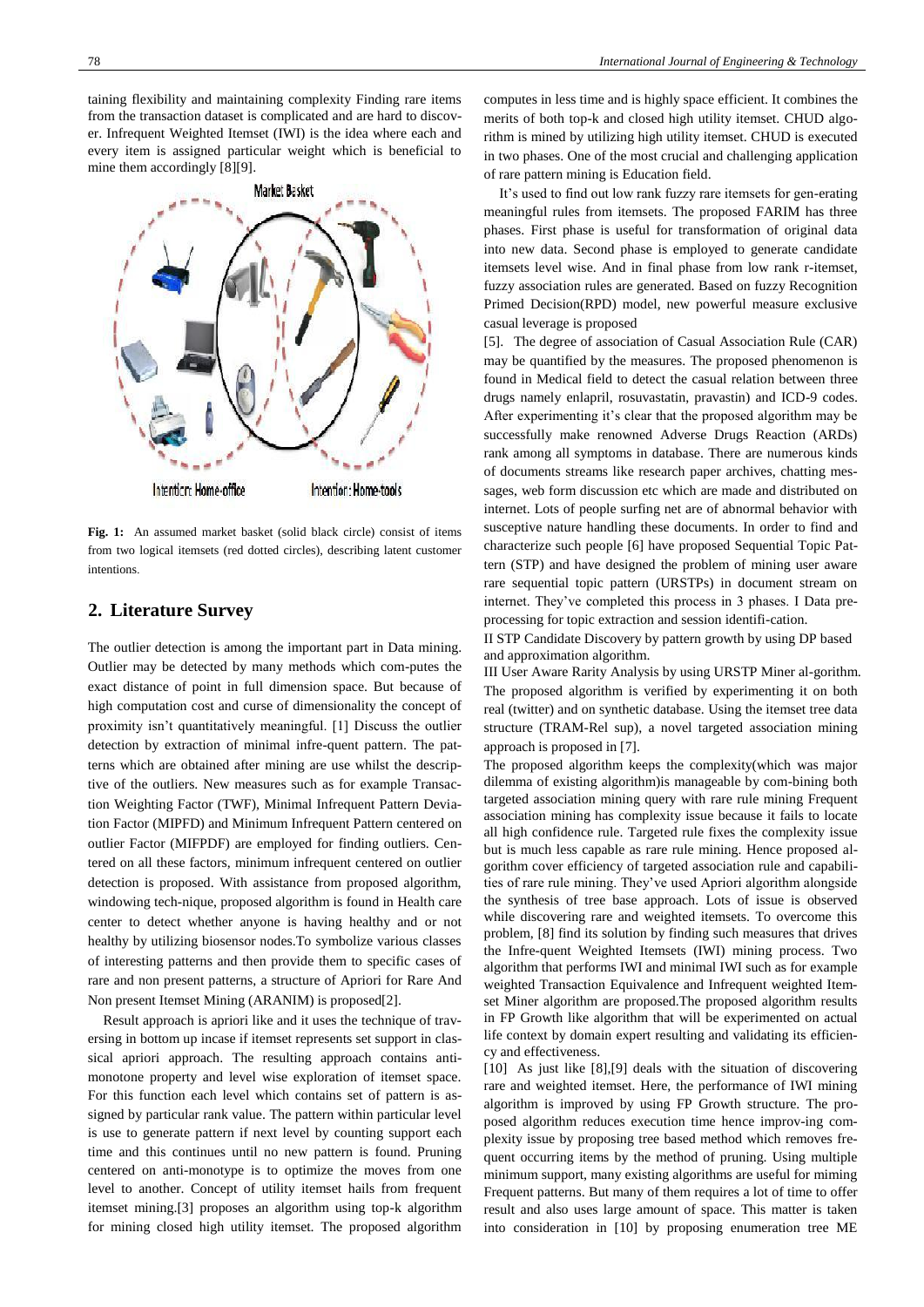structure (FP-ME) with multiple support, new Sorted Downward Closure (SDC) property and Least Minimum Support (LMS) is useful for pruning of FP-ME tree. Because of pruning the problem of space is solved and predicated on FP-ME algorithm, the situation of rare item is efficiently solved.

In [11], the have discussed basic concepts of rare patterns and various types and algorithms for rare patterns like Apriori algorithm, Apriori inverse algorithm, Relative Support apriori, Frequent Pattern growth algorithm, tree based approach etc. Also they have discussed about areas in which rare pattern plays important role.[17] has put forward the important point that till now, all the research has been done on rare sequential pattern is cramped in static field only. Hence they have proposed rare sequential pattern over data stream using sliding window and also have proved it efficient

For mining rare pattern ,one of the concept called nave approach is also used.[24]. They have followed two steps to come to final results. One is to split data into frequent itemsets and rare itemset mining. For this purpose they have used nave based algorithm and optimized one.[32] has introduced again high utility infrequent itemsets using Utility Pattern Rare Itemset algorithm. They have proposed an approach which is based on dynamic approach for high utility itemset.

## **3. System Architecture/ System Overview**

**Problem Statement**: In some situations, e.g when the requirement is always to minimize a specific cost function, discovering rare data correlations is more interesting than mining frequent ones[15].[7] considers the two drawbacks of traditional sequential pattern ,i.e consideration of only frequent sequence and other is restricted to the static environment of data set only. This study emphasizes an approach to obtain the infrequent itemsets involving rare items by setting the support thresholds automatically by using logical itemset mining.

## **4. System Analysis**

## **4.1. Proposed System**

The proposed method combines Apri-ori and MS-Apriori to mine logically rare itemsets among huge amount of data. Three different groups namely Most interesting group(MIG), Rare interesting group(RIG) and some what interesting groups (SIG)are minned to obtain rare item-sets.Among all these groups, Calculated levelwise automated support thresholds like apriori is used by most interesting and rare interesting groups. Whereas, rare interesting group uses support thresholds like MS Apriori i.e. Automated Apriori Rare(AAR). When all type of data is gathered at one place such place is called as dataset.By applying the technique of preprocessing,raw data is ommited and hence pure data is obtained called set of transactions.After unique items are identified from these transaction,support count is calculated by using the standard formula. High occurrence noise is removed and is further processed for preserving low occurrence signal. From this, only rare items are inserted after finding rare transaction. Hence MRCP tree is generated and as a result, set of rare items are obtained.MRCP tree sacns the data once which reduces the space as well as the time complexity of the system. Hence by using the hybrid approach of Apriori, MS Apriori and Logical itemset mining,the proposed system efficiently mine all the rare items from huge data.The system will cover all the drawbacks of Fp Growth algorithm,sliding window,sequential algorithm.etc.

One most important benifit of this system is that it will decide the value of threshold on its own and hence the result obtained will be accurate accordingly.



**Fig. 2**: Block Diagram of Proposed System

#### **4.2. System Design**

A system design contains a usecase diagram which specifies admin and user in diagramatic representation of proposed system.In shows the relation and how the admin and user are related to each other and their assignments.

The admin and user are assigned their task according to the assignments between them and usecases.



**Fig. 3:** Flow of system

#### **4.3. Mathematical Model**

Let system S be defined as  $S = \{T, U, R, MIS, SUP, H_C, L_C\}$ 

 $T = set of transactions$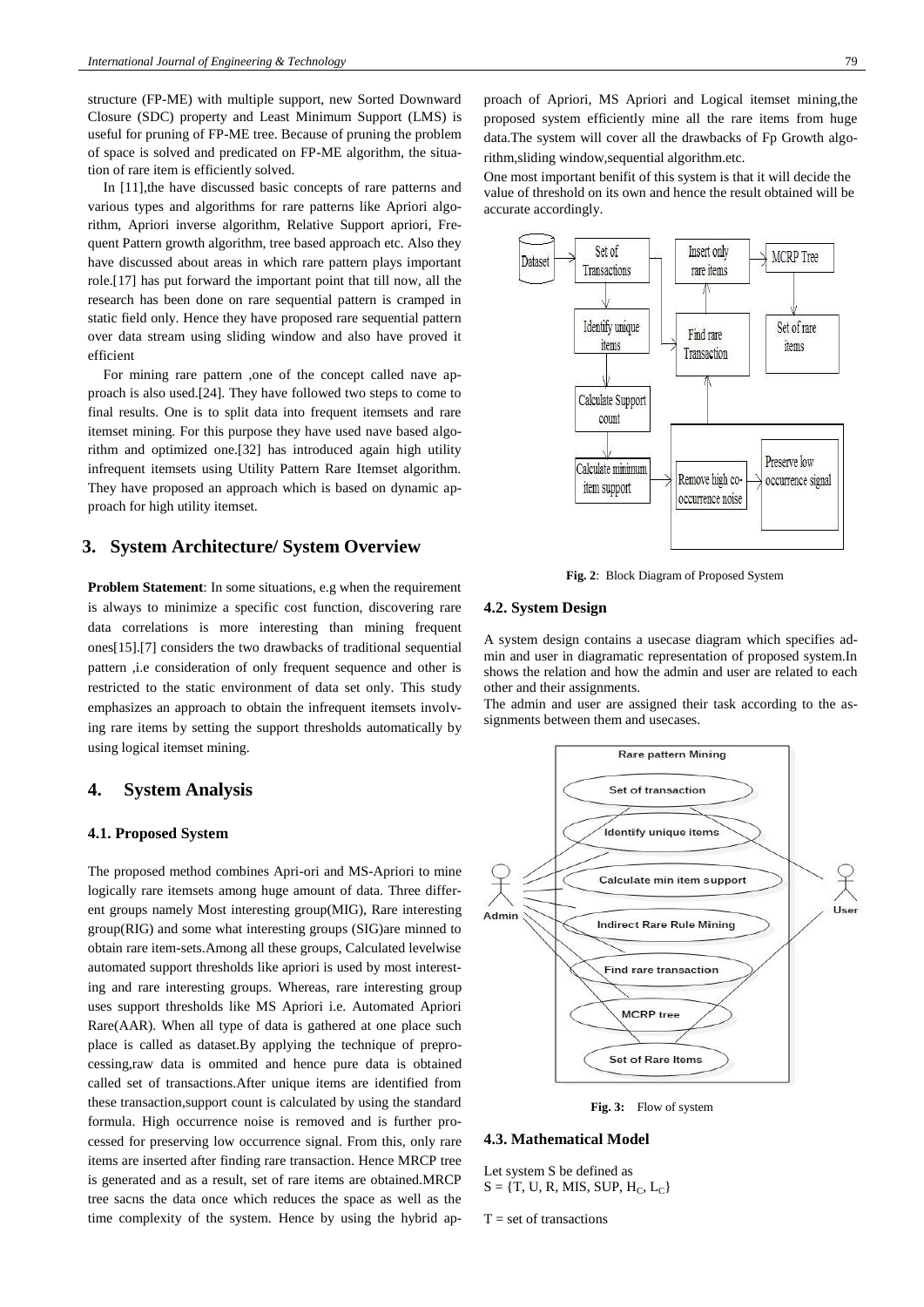$T = \{t_1, t_2, t_3, \ldots, t_n\}$  $U = set of unique items$  $U = \{ U_1, U_2, U_3, \ldots, U_n \}$ R= set of rare items  $R = {r_1, r_2, r_3, \ldots, r_n}$ 

MIS = set of minimum item support value  $MIS = {m_1, m_2, m_3, \ldots, m_n}$ 

N=total no of items

SUP= set of support count for each item.  $SUP = \{s_1, s_2, s_3, \ldots, s_n\}$  $H_C$  = High co-occurrence noise  $L<sub>C</sub>$  =Low co-occurrence noise

f1  $\rightarrow$  function f1 read set of transaction as input as find set of unique items.

 $f_1(T) \to [(t_1, t_2, \ldots, t_n) \to (U_1, U_2, \ldots, U_n)] \in U$ 

 $f_2 \rightarrow$  function  $f_2$  read set of unique items is input and find support count and minimum support count  $f_2(U) \rightarrow [(U_1, U_2, \ldots, U_n) \rightarrow [(s_1, s_2, \ldots, s_n)(m_1, m_2, \ldots, m_n)] \in (MIS, SUP)]$ 

 $f_3 \rightarrow$  function  $f_3$  read item with minimum support count and remove high co-occurrence pattern and presence low co-occurrence signals

 $f_3(MIS) \rightarrow \{(m_1, m_2, \ldots m_n) \rightarrow H_C \} \subseteq (T_t) \} \in H_C$ where  $T_t =$  total MIS set count

 $f_4$   $\rightarrow$  function  $f_4$  reads  $H_C$  pattern and find rare transactions  $f_4(H_C) \rightarrow \{(h_{c1}, h_{c2}, \dots h_{ck}) \rightarrow (r_1, r_2, \dots r_p)\}\in R$ Where P<<k P=total count of rare itemset

 $f_5 \rightarrow$  Function  $f_5$  read rare itemset and creates MCRP tree for fast access.  $f_5(R) \rightarrow \{MCRP\}$ 

# **5. Performance Analysis**

The size and capacity requirements are also important.Our system can be efficiently run on Pentium IV system with minimum 512 MB RAM. For calculating experimental result following dataset were used,

1.Trasaction dataset of chess is taken as first field from which rare moves are classified and sorted.

2.Transaction dataset of food mart is taken as second field from which rare combinations of foods are classified.

For classifying the patterns,first the concept of high co-occurrence noise is removed and then rare items are classified using Normalized Point-wise Mutual Information.

#### **LISM-Consistency**

FISM depends on the support i.e. frequency as a vital statistic on itemsets.LISM is just like finding all frequent itemsets of size 2 with an assistance threshold of co-occurrence

#### **High Co-occurrence Noise**

A pair of common products such as for example DVD and Shoes sold with a retailer. Since both are high volume by themselves, they might co-occur in a sizable amount of market baskets

#### **Low Co-occurrence Signal**

A pair of rare products such as for example home-theatre-system and high-definition-TV. To keep such low frequency cooccurrences, the support threshold must be reduced substantially, which consequently will result in addition of lot of spurious product pairs.



**Fig. a:** Chess dataset



In fig a and fig b,transaction set of chessand fpood is considered respectively which is drawn time against threshold.It can be seen that the time required by contributed algorithm is less as compared to base algorithm in both cases

## **6. Conclusion**

The key advantage to perform Infrequent itemset mining was to enhance the profit of rarely found datasets in the transactions. The very first attempt is to find the frequent item set mining and then to reveal the infrequent weighted item sets. There are many existing algorithms from sequential pattern growth to window sliding but the sets of candidate generation is huge. The proposed system uses hybrid approach by using both Apriori and MS Apriori techniques for mining logical itemsets. For mining infrequent patterns and which becomes the cornerstone for future years work likely to be achieved in this area of pattern mining.

## **Acknowledgement**

I would sincerely like to thank our Professor Mangesh Ghonge, Department of Computer Engineering, SITRC, Nashik for his guidance, encouragement and the interest shown in this project by timely suggestions in this work. His expert suggestions and scholarly feedback had greatly enhanced the effectiveness of this work.

## **References**

- [1] C. Sweetlin Hemalatha, V. Vaidehi,and R. Lakshmi, "Minimal infer quent pattern based approach for mining outliers in data streams", Jour nal on Expert Systems with Applications, Elsevier , 2014.
- [2] Mehdi Adda , Lei Wu , Sharon White, and Yi Feng, "Pattern De tection withRare Itemset Mining, International Journal on Soft C puting, Artificial Intelligence and Applications (IJSCAI), Vol.1, No.1, August 2012.
- [3] Anu Augustin,Vince Paul and Vishnu G. Nair, "High Utility Itemset Mining withTop-k CHUD (TCHUD) Algorithm", International Journal of Computer Applications, 3 May 2017
- [4] Cheng-HsiungWeng, High Utility Itemset Mining withTop-k CHUD (TCHUD) Algorithm, Elsevier Journal 13 February 2011.
- [5] Hao Ying, John Tran, Peter Dews,Ayman Mansour, and R. Michael Massanari, "A Method for Mining Infrequent Causal Associations and Its Application in Finding Adverse Drug Reaction Signal Pairs", IEEE Transaction,4 April,2013